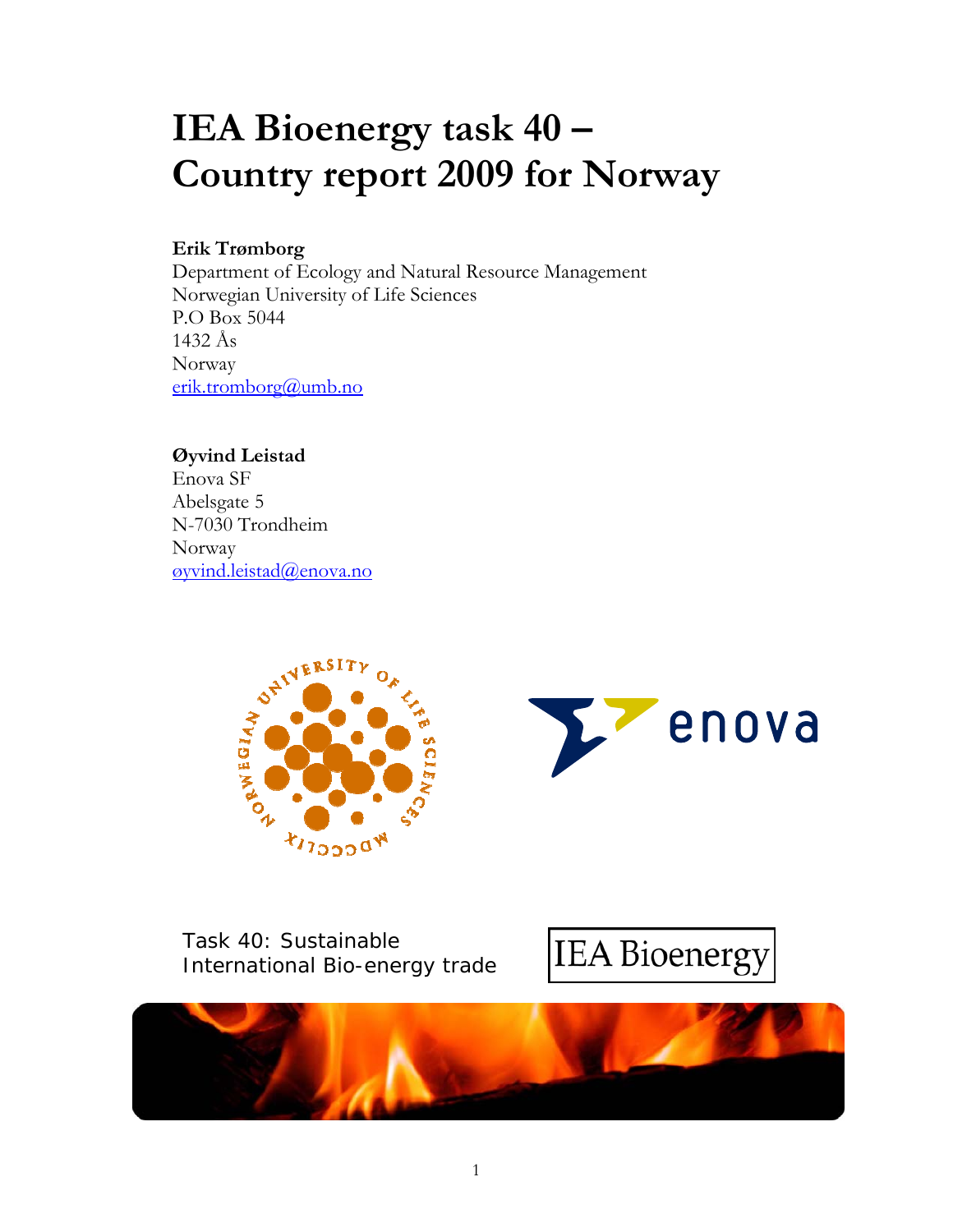#### **EXECUTIVE SUMMARY**

This report is a part of the work of IEA Bioenergy Task 40 working group-"Sustainable International Bioenergy Trade: Securing Supply and Demand" and gives a picture of the situation regarding bioenergy in Norway for the year 2007. The previous country report for Norway is available at ww.bioenergytrade.org.

Norway has large resources of oil and gas. Oil and gas extraction including services accounted for % of GDP in Norway in year 2007. The production of hydro electric power is also high in a European scale; the Norwegian production corresponds to about 40% of the production in EU 27. The net domestic energy consumption is only about % of the production of primary energy carriers. Bioenergy constitutes 6% of the domestic consumption, electricity 49% and fossil fuels 45%.

The Norwegian climate change targets are to become carbon-neutral by year 2030 and to reduce the annual greenhouse gas emissions by  $15-17$  million tons of  $CO<sub>2</sub>$ -equivalents by 2020, including carbon uptake in forests. Measures in the field of renewable energy and energy efficiency will play an important role for fulfilling the green house gas reduction targets. The government has proposed a national target of 14 TWh/50 PJ increased use of bioenergy by 2020, a doubling of the current production. A strategy plan which outlines and coordinates necessary measures in order to reach the bioenergy target was lunched April 1. 2008. Measures in the field of bioenergy are divided among different policy areas, where environment, energy, agriculture, forestry and rural development are the most important. The need for increased energy security, as the hydro electric power production varies according to rainfalls, is another major factor for the political attention on bioenergy.

Statistics Norway reports the total bioenergy consumption in 2007 to be 50 PJ including biomass use in district heating. About 50% of the consumption is heat produced in wood stoves in private households and 40% is use of biomass for internal heating and drying in forest industries.. About 60% of the households in Norway have furnaces for solid fuel, mainly wood stoves. The use of pellet stoves is increasing, but plays a minor role in the heat market.

Less than half of the annual growth of roundwood in Norway is harvested annually, hence forest resources represents the major potential for increased bioenergy production in Norway. The sustainable potential use of biomass for energy production is uncertain, but are estimated to be around 140 PJ (39 TWh), close to a threefold of the current production. The potential will be larger if more of existing roundwood harvest is directly used for energy production in stead of use by the forest industries. Agricultural land can also be used for energy crops, but limited availability of agricultural land limits the potential (agricultural land covers 3.2% of total land area). The theoretical potential, if all biomass resources where used for energy production, would be around 180-210 PJ (50- 55 TWh).

Norway has a relatively high price levels both for wood and labour compared to other European countries. As a result, prices of biofuels are also relatively high compared to other countries. Norway is a significant importer of wood. The main part of the import is used for pulp and paper production. A fraction of the imported wood are utilised for energy production, either directly (wood fuel) or indirectly through use of bi-products like bark, sawdust and black liquid. The availability of biomass is in general no barrier for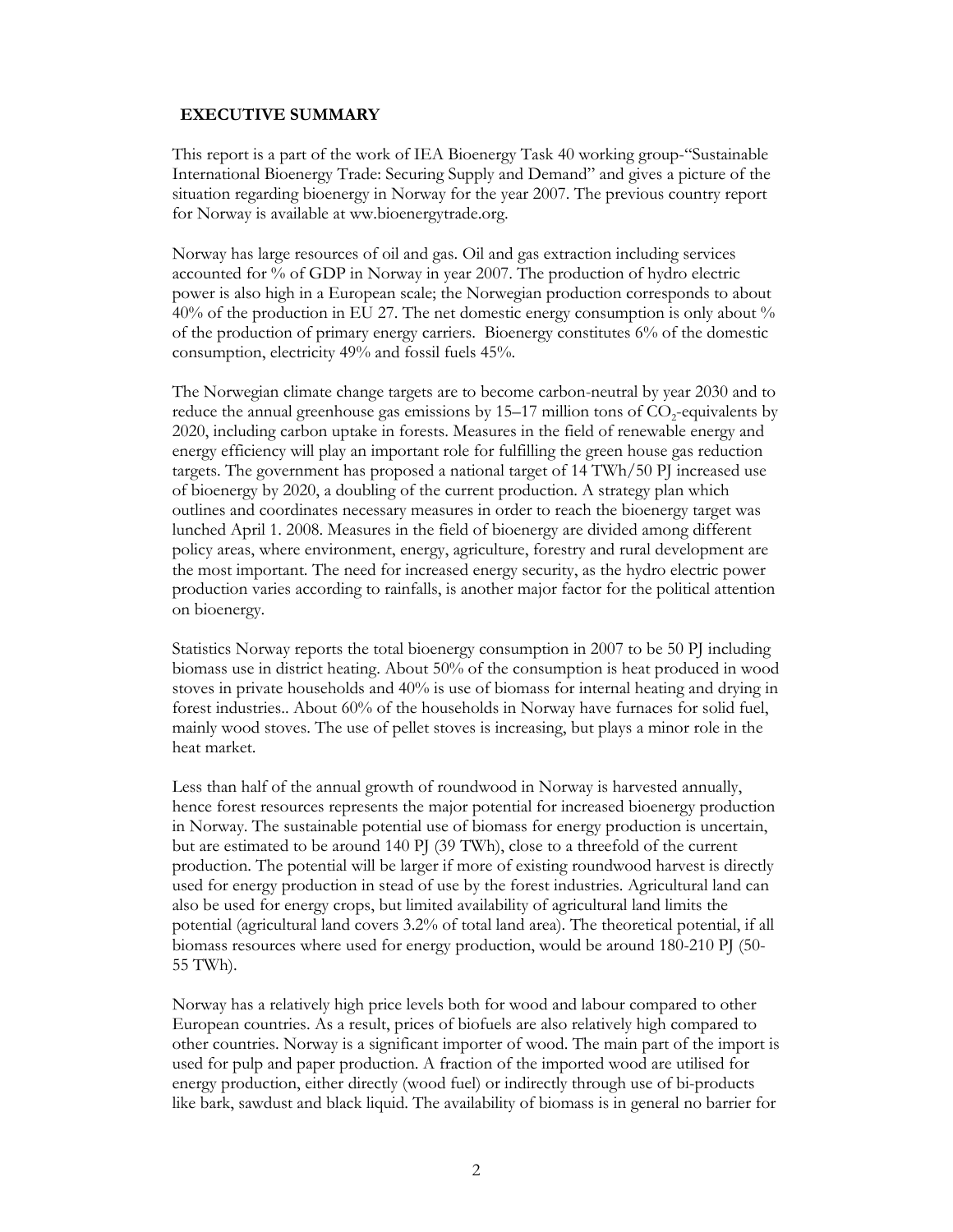energy production in the short run, increasing demand will however effect prices and hence profitability of energy production.

The main barriers for increased use of bioenergy in Norway are relatively low prices of electricity in relation to the investment costs for bioenergy systems. In existing buildings, increased used of bioenergy is in the short run limited to current infrastructure, water born heat distribution and chimneys in private households. 75% of the buildings for living and 50% of the buildings in the service sectors are based on heating by electric space heaters. The total economic potential for heating is estimated to around 100 PJ. Other barriers are lack of know-how in the value chain for bioenergy, including contractors, politicians, consultants and consumers.

The opportunities for bioenergy in Norway is availability of domestic biomass resources, increasing demand for renewable energy, more political attention and incentives and increased resources for R&D for development of more efficient value chains including appropriate technology for sustainable biomass supply and energy conversions appropriate for Norwegian buildings. Some years ahead, second generation biofuels based on forest resources can be an opportunity for increased use of bioenergy in Norway.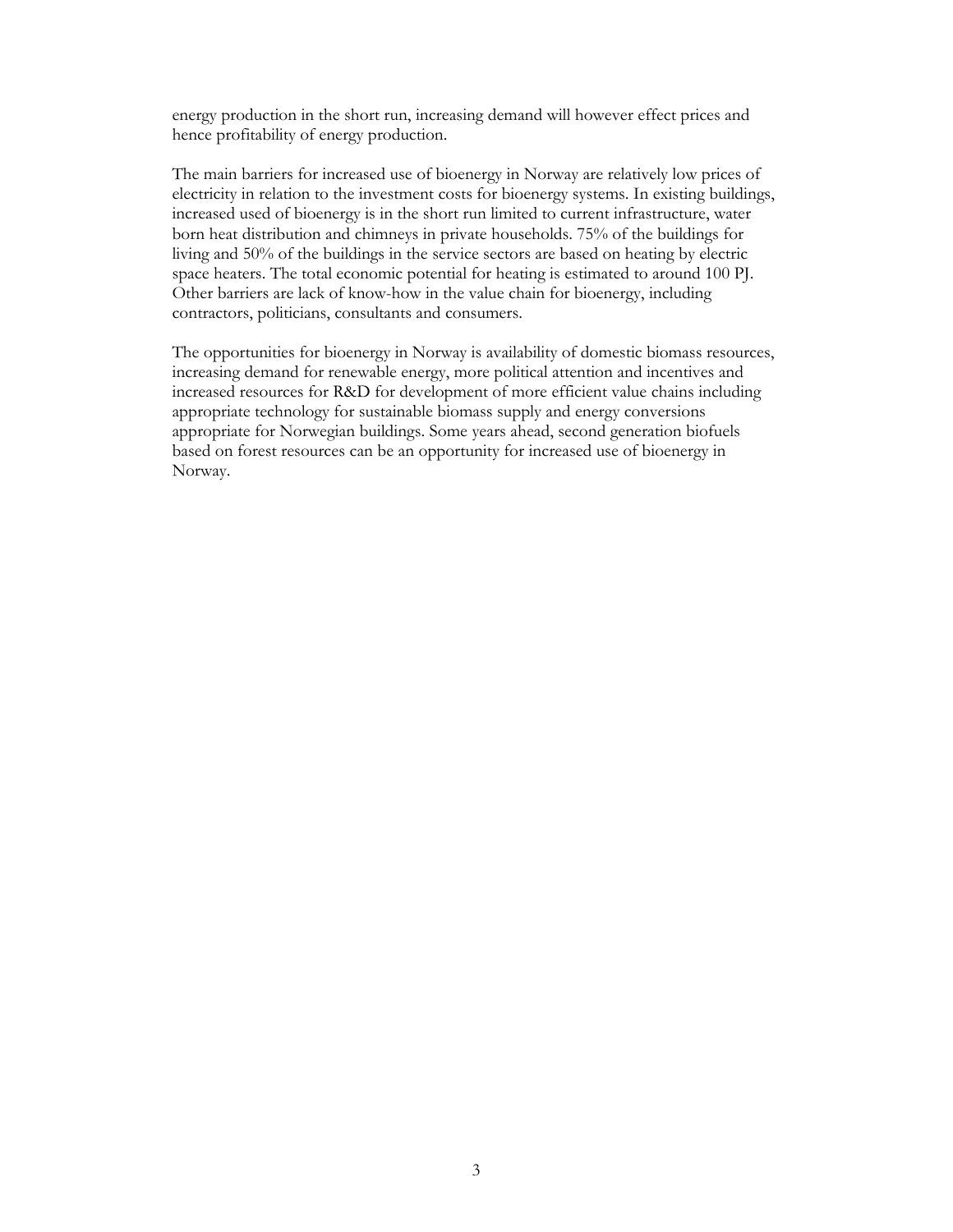## **CONTENT**

| 1.                                                                              |
|---------------------------------------------------------------------------------|
|                                                                                 |
|                                                                                 |
|                                                                                 |
|                                                                                 |
|                                                                                 |
| 2.                                                                              |
| 3.                                                                              |
|                                                                                 |
|                                                                                 |
| <b>CURRENT AND EXPECTED FUTURE ENERGY USE OF BIOMASS.12</b><br>$\overline{4}$ . |
|                                                                                 |
|                                                                                 |
| 5.                                                                              |
| 6.                                                                              |
| 7.                                                                              |
|                                                                                 |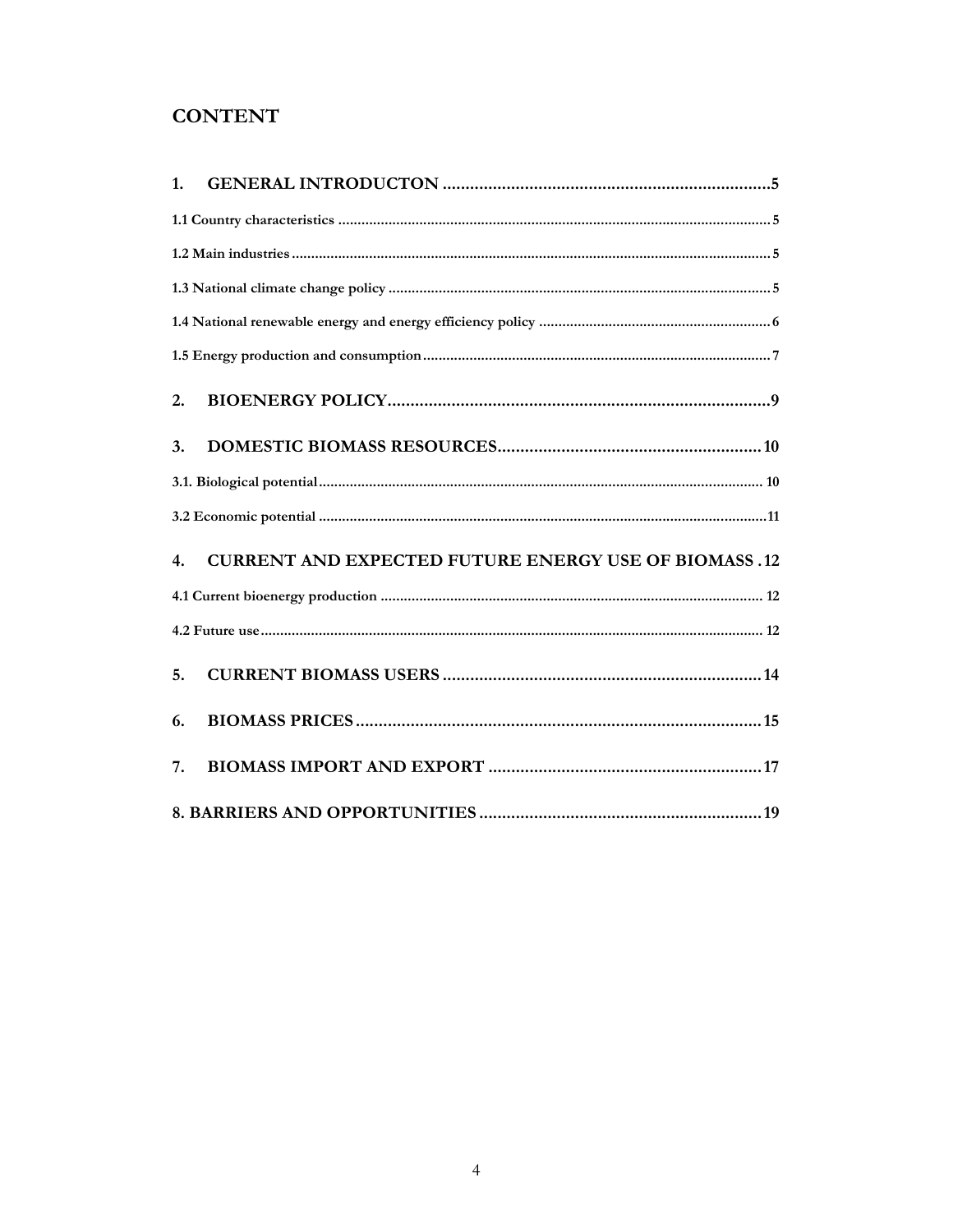## **1. GENERAL INTRODUCTON**

#### **1.1 Country characteristics**

With a land area of 304 280 km2 and 4.7 million inhabitants, Norway has the lowest population density in Europe after Iceland, with 15 inhabitants per  $km<sup>2</sup>$ . A rough climate, poor soil and difficult terrain mean that a large part of the country is unsuitable for settlements or agriculture. Almost 80 per cent of the population live in urban settlements, where the population density is 1 595 per km<sup>2</sup>. Most of the pressure on areas is therefore concentrated around urban settlements and adjacent agricultural and forest areas. However, the pressure is also increasing in sparsely populated areas due to the construction of roads, holiday houses and power lines etc.

Revised numbers for 2007 confirm the picture of strong growth in the Norwegian economy for those years. 2007 had the strongest growth in GDP Mainland Norway since 1971 and the increase was as much as 6.1 per cent. Oil and gas extraction including services accounted 22% of GDP, manufacturing 9%, wholesale and retail trade 7%, business services 9%, health and social work8% and general government 14% (Statistics Norway 2008).

#### **1.2 Main industries**

**Table 1** shows the economic importance of selected sectors in Norway.

| Table 1. Share of GDT for manufacturing and selected sectors in iNOTWay 2007. |                         |  |  |  |
|-------------------------------------------------------------------------------|-------------------------|--|--|--|
| Sector/industry                                                               | Percentage of total GDP |  |  |  |
| Agriculture, hunting and forestry                                             | $0,7\%$                 |  |  |  |
| Fishing and fish farming                                                      | $0.5\%$                 |  |  |  |
| Oil and gas extraction including services                                     | $22\%$                  |  |  |  |
| Food products, beverages and tobacco                                          | $1,5\%$                 |  |  |  |
| Wood and wood products                                                        | $0.4\%$                 |  |  |  |
| Electricity                                                                   | $1.9\%$                 |  |  |  |
| Construction                                                                  | $4,5\%$                 |  |  |  |
| Wholesale and retail trade, repair of motor vehicle                           | $7,4\%$                 |  |  |  |

Source: National accounts: www.ssb.no

#### **1.3 National climate change policy**

On 28 March 2008 the White Paper on Norwegian Climate Policy was adopted by Stortinget (The Norwegian Parliament) with several amendments which strengthen both the emission reduction targets and the measures in order to reach them.

The Norwegian climate change targets are to become carbon-neutral by year 2030 and to reduce the annual greenhouse gas emissions by 15–17 million tons of CO2 equivalents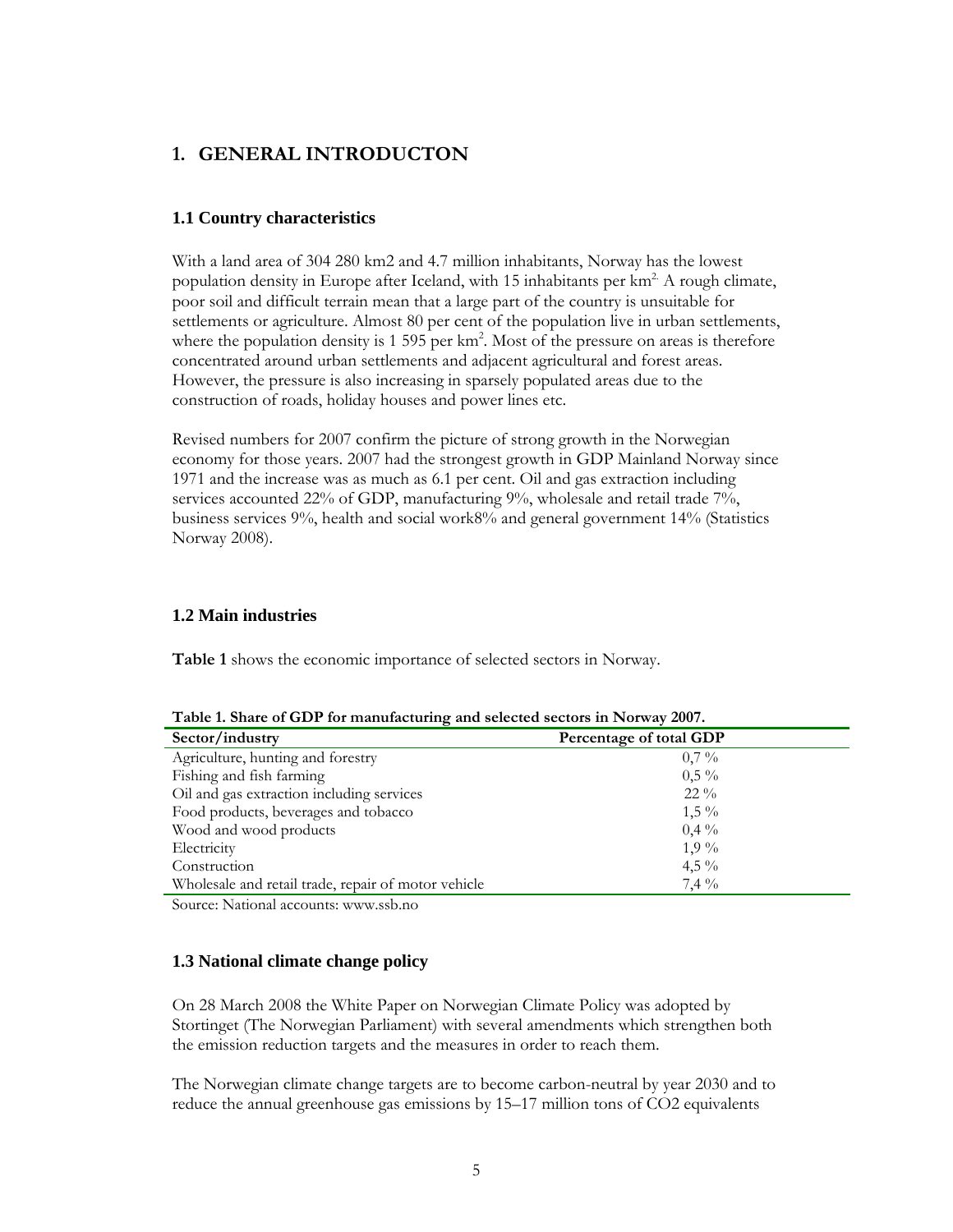by 2020, including carbon uptake in forests. This implies that about two thirds of Norway's total emissions reduction has to be made nationally. In 2005 the Norwegian greenhouse gas emissions was 54 million tons CO2 equivalents.

The green house gas reduction targets will be reached through broad and general economic measures, CO2-emission credits and CO2-tax, and a set of specific measures within different sectors and industries.

Measures in the field of renewable energy and energy efficiency will play an important role for fulfilling the green house gas reduction targets. Among others, the research budget for renewable energy, energy efficiency and carbon capture and storage will be increased with NOK 70 million in 2008, and another NOK 300 million in 2009, giving a total budget of at least NOK 600 million in 2010. I addition NOK 150 million will be set aside for a development and demonstration programme for offshore wind turbines and other immature energy technologies. An action plan for switching from fossil fuels to renewable energy sources for heating, including among others a ban on oil fired heating systems in public buildings and commercial buildings above 500 square meters and requirements of flexible energy systems, will be launched. The Government will also resume the negotiations with Sweden in order to establish a common green certificate market. If no agreement is reached a support scheme with equivalent incentives shall be introduced.

#### **1.4 National renewable energy and energy efficiency policy**

The Norwegian Government has sett a concrete target for increase in renewable energy production and energy saving. The target is to increase the production of environmental friendly energy or to save energy equivalent to 40 TWh/144 PJ within 2020 compared to 2001. In comparison the total domestic energy consumption was approximately 225 TWh/810 PJ in 2006.

The main measures in order to reach the target are investment support and information and advisory services. The measures are partly financed by a levy on the distribution tariff for electricity, yearly yield from a governmental fund and additional grants over the state budget. The levy corresponds to approximately NOK 700 million pr. annum. The governmental fund, which has a capital of NOK 10 billion, was increased to NOK 20 billion in 2009, this gives a yearly yield of approximately 440 million 2009 and 880 million pr. annum from 2010. All together between 1,5-1,6 billion will be allocated for investment support to renewable energy and energy saving from 2010. In 2009 another 1,2 billion has been added to the budget in order to battle the financial crises in the renewable energy sectore. In total approximately 2,6 billion will be allocated in 2009. The funds will be managed by Enova SF, which is a state owned company which is established solely for the purpose of managing the funds and rune the measures. Enova was established in 2002 and operates on a contract with the Ministry of Petroleum and Energy. The contract specifies quantitative targets for how much renewable energy and energy saving that should result from Enova's effort. According to today's contract Enova should contribute to at least 4 TWh/14,4 PJ increased production of central heating based on renewable sources of energy, including heat pumps and waste heat, and 3 TWh/10,8 PJ increased production of wind power. The heating target of 14,4 PJ will be reached by the end of 2009.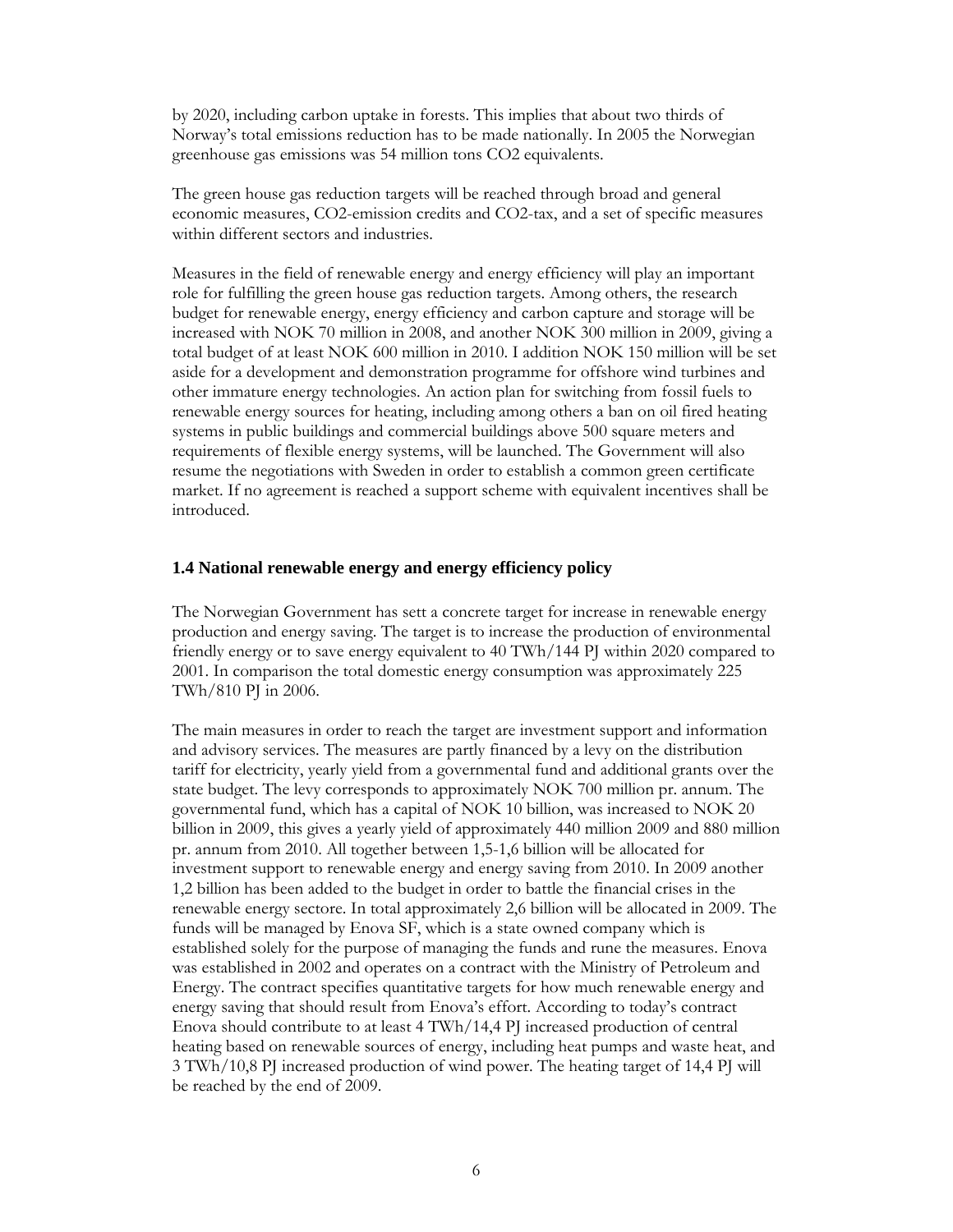In order to strengthen the efforts for increased use of bioenergy a strategy plan has been launched, see the bioenergy policy section for further references.

#### **1.5 Energy production and consumption**

Large resources of oil and gas make Norway an energy nation. The production of hydro electric power is also high in a European scale, the Norwegian production in 2007 corresponds to 39% of the production in EU 27 and more than 9% of the total renewable energy production in EU-27 (Eurostat 2009). As seen by Table 2 the net domestic energy consumption is only about 8% of the production of primary energy carriers. Bioenergy constitutes 6% of the domestic consumption, electricity 49% and fossil fuels 45%.

Norway has a high share of electricity in its energy consumption (Figure 1). Power consumption per capita is roughly 10 times the world average. Reasons for this include extensive power-intensive manufacturing, and the fact that electricity is a more common source of heating than in other countries.

| <b>NOTWAY</b> (2009). |                                             |                             |                                      |                              |
|-----------------------|---------------------------------------------|-----------------------------|--------------------------------------|------------------------------|
| Energy source         | Production of<br>primary energy<br>carriers | Net domestic<br>consumption | Domestic heat<br>market <sup>1</sup> | Domestic<br><b>Transport</b> |
| <b>Biofuels</b>       | 52                                          | $49^{2}$                    | 31                                   |                              |
| Fossil fuels          | 8869                                        | 364                         | n.a                                  | 222                          |
| Electricity           | 573                                         | 400                         | n.a                                  | 2,5                          |
| <b>Total</b>          | 9 7 7 4                                     | 813                         | n.a                                  | 224,5                        |

|                | Table 2. Energy production, domestic use and heat market 2007 (PJ). Source: Statistics |  |  |  |
|----------------|----------------------------------------------------------------------------------------|--|--|--|
| Norway (2009). |                                                                                        |  |  |  |

Sources: Statistics Norway (www.ssb.no). The difference between primary energy carriers and net domestic consumption is caused by international trade, consumption in energy sectors, consumption in energy sectors, losses in distribution etc. 1) Use of bioenergy within forest industries is not included in the domestic heat market. 2) Includes biofuels in district heating.

The energy balance for 2008 shows a stable use of biofuels in Norway.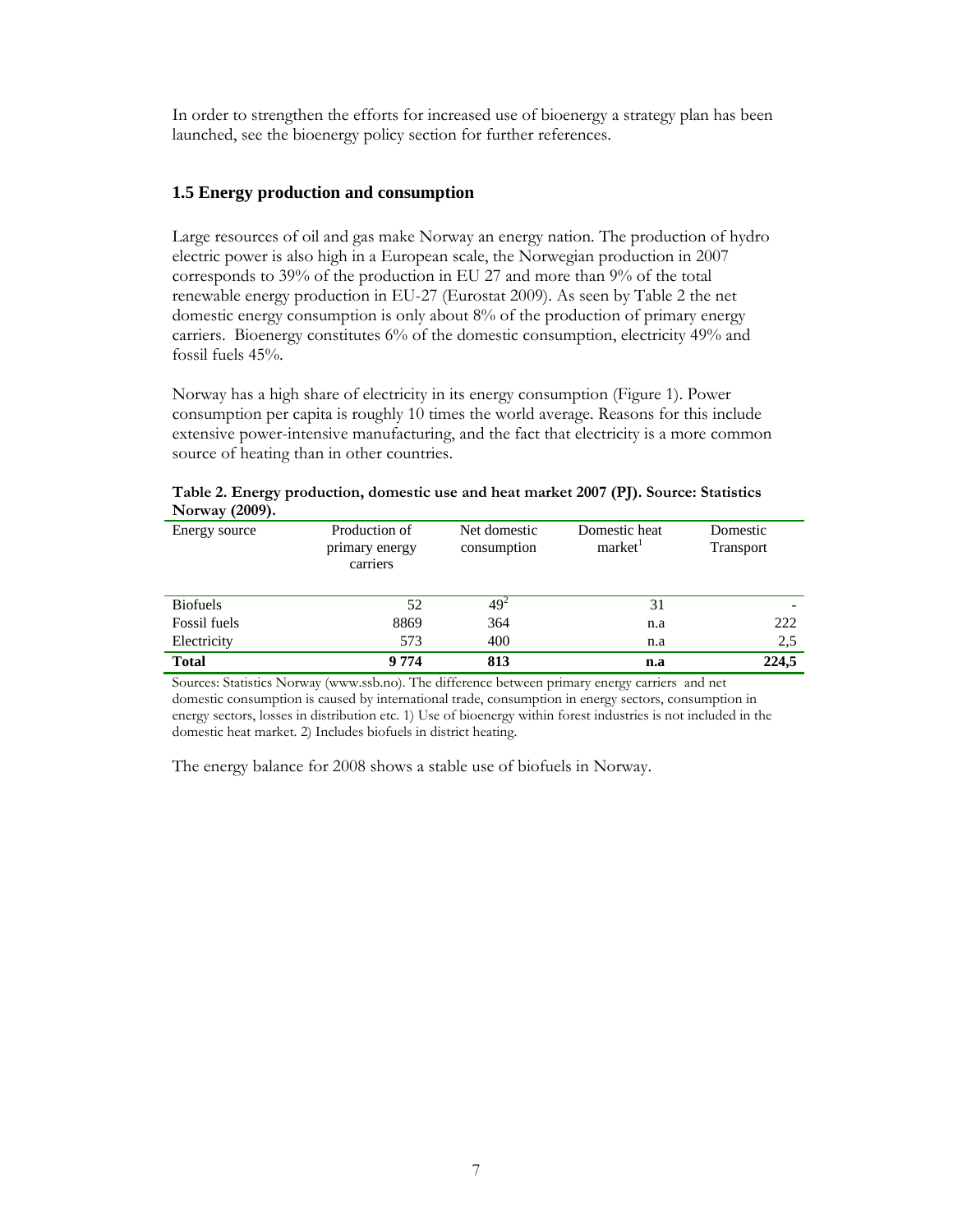

**Figure 1. Energy consumption by sector 2006 (PJ). Source: Statistics Norway (2008)** 

Figure 2 shows the development in consumption of bioenergy per sector in Norway from 1990 to 2007.



**Figure 2. Bioenergy consumption 1990-2007. Source www.ssb.no.** 

The Norwegian electricity production is characterized by high dependence of hydro electric power, variation in annual production and limited transmission possibilities for export-import. 99% of the electricity production in Norway is hydro electric power, 0.6% thermal power and 0.4% wind power. The installed capacity increased steadily up to around 1990. Since 1990, policies have developed towards more focus on environmental objectives such as preservation of water falls. As a result, there has been very limited growth of hydropower capacity in recent years. More remodelling of existing plants and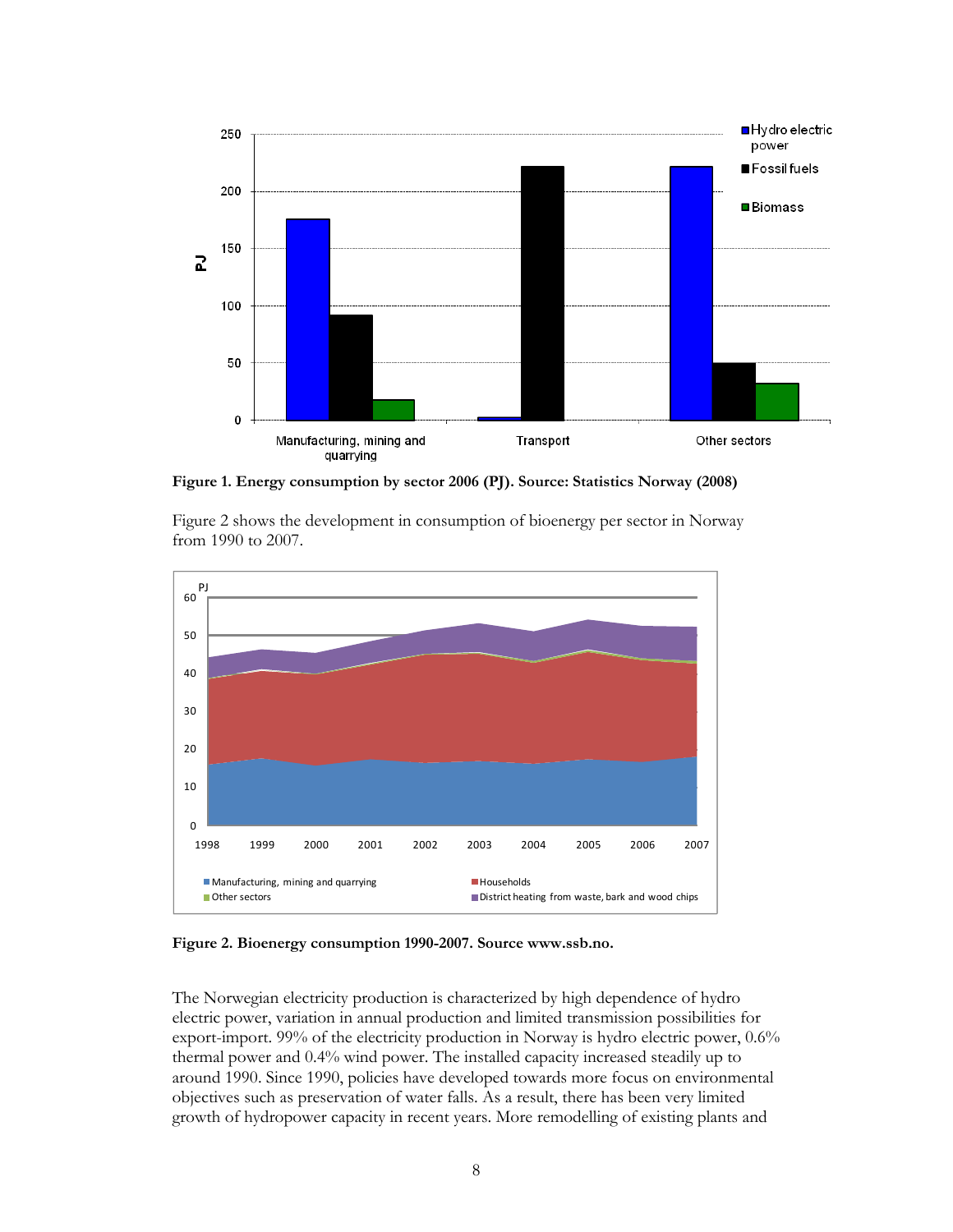investments in small hydro-electric power stations have increased the capacity somewhat in recent years.

The annual hydro power production can vary between 89 TWh and 150 TWh, due to variations in precipitation. The domestic consumption electricity was 123 TWh in 2006 and is estimated to be 135, TWh in 2015 (NVE 2005). In 2007, the total domestic production of electricity was 137.7 TWh. Total export was 15.3 TWh, import 5.3 TWh and net domestic consumption 110.6 TWh. 44% of the electricity was consumed by industrial sectors (Manufacturing, mining and quarrying), 32% by households and 34% by other sectors.

### **2. BIOENERGY POLICY**

#### **2.1 Targets and strategies**

In addition to the overall renewable energy and energy saving targets, the government has proposed a national target of 14 TWh/50 PJ increased use of bioenergy by 2020. A strategy plan which outlines and coordinates necessary measures in order to reach the bioenergy target was lunched 1 April 2008 (Strategi for økt utbygging av bioenergy, Oljeog energidepartementet, 2008). In 2009 additional initiatives have been launched due to the financial crisis and in the agriculture and forest sector. Measures in the field of bioenergy are divided among different policy areas, where environment, energy, agriculture, forestry and rural development are the most important. By joint focus and better coordination the target will be reached.

The main strategy for fulfilling the bioenergy target is to increase the use of bioenergy for heating followed by a balanced increase in the supply of wood and forest based fuels. The strategy will be support by the following range of measures:

- Establishment of a bioenergy forum lead by the Minister for Petroleum and Energy
- Regulatory energy and climate planning by all municipalities
- Compulsory water born heating distribution in public buildings above 500 m2
- Removal of compulsory reduction in transmission tariffs for spot electricity used for central heating
- Investment support for district heating, central heating based on renewable energy and conversion of fossil fuel based heat production in industry
- Support for harvesting residues from logging and thinings
- Tax incentives for investments in bioenergy in the forestry sector
- Increased investment support for pellet stoves in private households
- Prohibition against instalment and replacement of oil-burners in new and existing buildings
- Increase budgets for R&D in the field of renewable energy
- Development of efficient logistics and supply changes for forest and wood waste based fuel
- Various information and advisory measures

As mentioned above there is a variety of support measures which supports the development of bioenergy. Besides Enova SF, Innovation Norway gives support to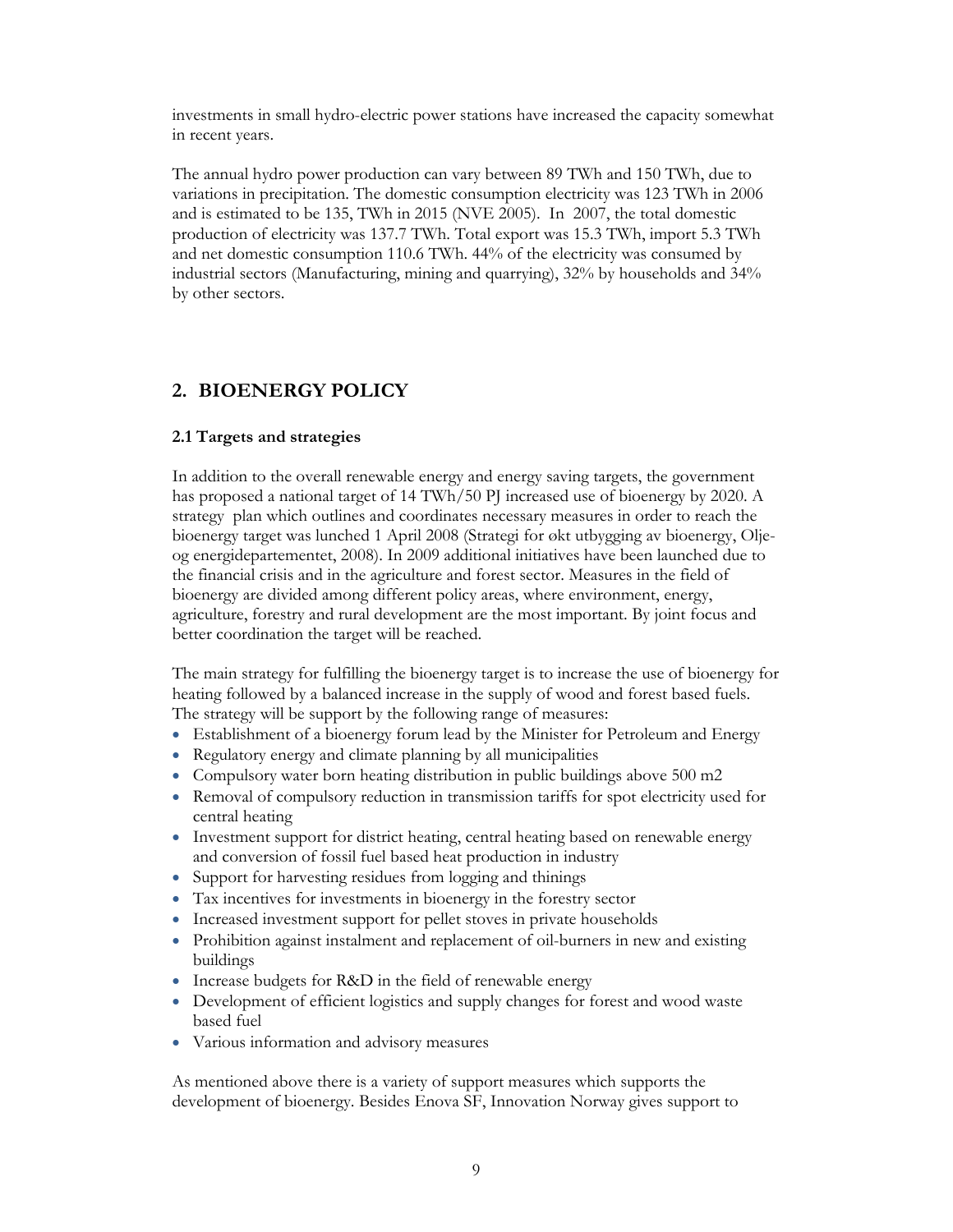district heating and other bio-based energy systems. Investments costs for heating can be supported with 20-40%, a common support level in Europe. The Norwegian Agricultural Authority handles the support and tax measures for forest operations and investments related to bioenergy. Small incentives and relatively low electricity prices explains the low production of bio-based electricity in Norway. The government is currently taking up the discussion with Sweden to establish a common market for green certificates, mine while electricity production from bioenergy will be given investment support on the same terms as heat production.

Besides investment support, grants for R&D by the Norwegian Research council will be an important instrument for fulfilling the bioenergy strategy. Research and development activities within the field of bioenergy have been relatively low up to recently. The governmental funding for research and development in renewable energy was NOK 250 mill in 2006, of which 44 mill was allocated to renewable energy including solar, wind, bio, ocean and water energy (www.forskningsradet.no). 2007 figures were at the same level. Funding for research and development activities within bioenergy are currently increasing as a result of new national targets for renewable energy and reduced GHGemissions.

Different processes are initiated to explore research needs and opportunities related to renewable energy including bioenergy, including the strategy process *Energi21*. The purpose of Energi21 was to establish a broad and unified R&D strategy between the Government and private industry within the energy sector (www.energi21.no). Among others the strategy gives priority to research in the filed of efficient and renewable heating.

## **3. DOMESTIC BIOMASS RESOURCES**

#### **3.1. Biological potential**

Less than half of the annual growth of roundwood in Norway is harvested annually, hence forest resources represents the major potential for increased bioenergy production in Norway. The sustainable potential use of biomass for energy production is uncertain, but are estimated to be around 140 PJ (39 TWh), close to a threefold of the current production (Figure 3.). The potential will be larger if more of existing roundwood harvest is directly used for energy production in stead of use by the forest industries. Agricultural land can also be used for energy crops, but limited availability of agricultural land limits the potential (agricultural land covers 3.2% of total land area). The theoretical potential, if all biomass resources where used for energy production would be around 180-210 PJ (50-55 TWh).

In 2008 a potential study for biogas was carried out by Enova. The study shows a annual potential for biogas production of 6,1 TWh / 22 PJ.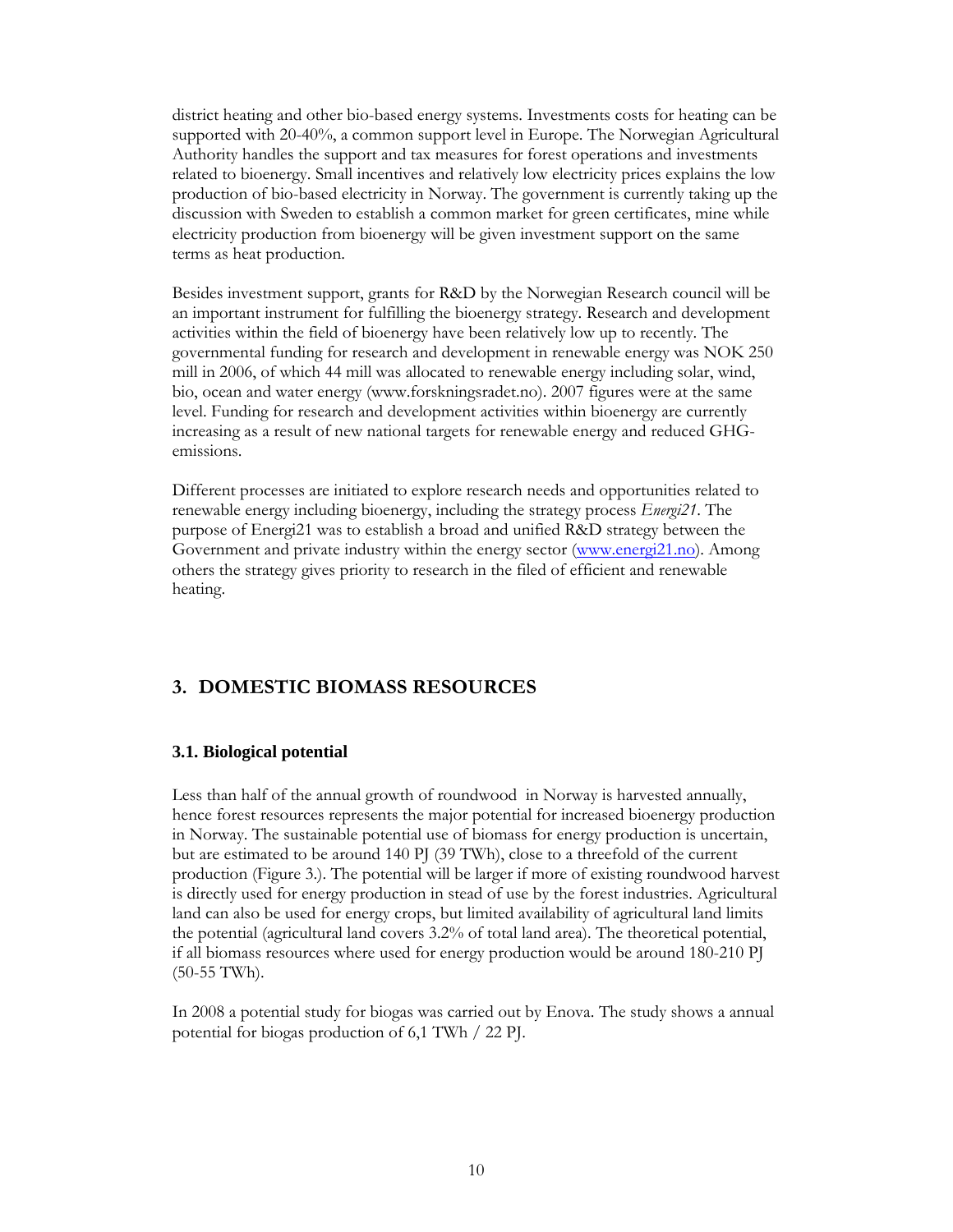

**Figure 3. Current use and potential use of biomass for energy production in Norway. Based on Langerud et.al 2007 and Bernard & Bugge 2006.** 

#### **3.2 Economic potential**

Table 3 is based on a study by Bernard & Bugge (2007) who classified the biomass potential into cost classes. The costs include procurement, transport, treatment, storage, etc. The results illustrate that increased energy prices and/or reduced biomass costs are needed if the biomass potential shall be utilized for energy production

| Table 3. Biomass resources by cost classes. Based on Bernard & Bugge (2007) |  |  |  |
|-----------------------------------------------------------------------------|--|--|--|
|                                                                             |  |  |  |

|                             | $\leq 0$ | $0 - 2$ | $2 - 3.5$ | $3.5 - 5$ | $5 - 7$ |
|-----------------------------|----------|---------|-----------|-----------|---------|
|                             | Euro/G   | Euro/GI | Euro/G    | Euro/G    | Euro/G  |
| Roundwood                   |          |         |           | 9,7       | 22,3    |
| Harvesting residuals        |          |         |           | 3,6       | 10,8    |
| Residuals forest industries |          |         | 0,4       | 5,4       | 8,6     |
| Agricultural residuals      |          | 0,4     |           | 7,2       | 3,6     |
| Wood waste                  | 1,8      |         |           | 1,1       | 0,7     |
| Municpal waste              | 5,4      |         |           |           |         |
| Waste for biogas production | 1,8      | 1,1     |           |           |         |
| Sum PJ                      | 9,0      | 1.4     | 0.4       | 27,0      | 46,1    |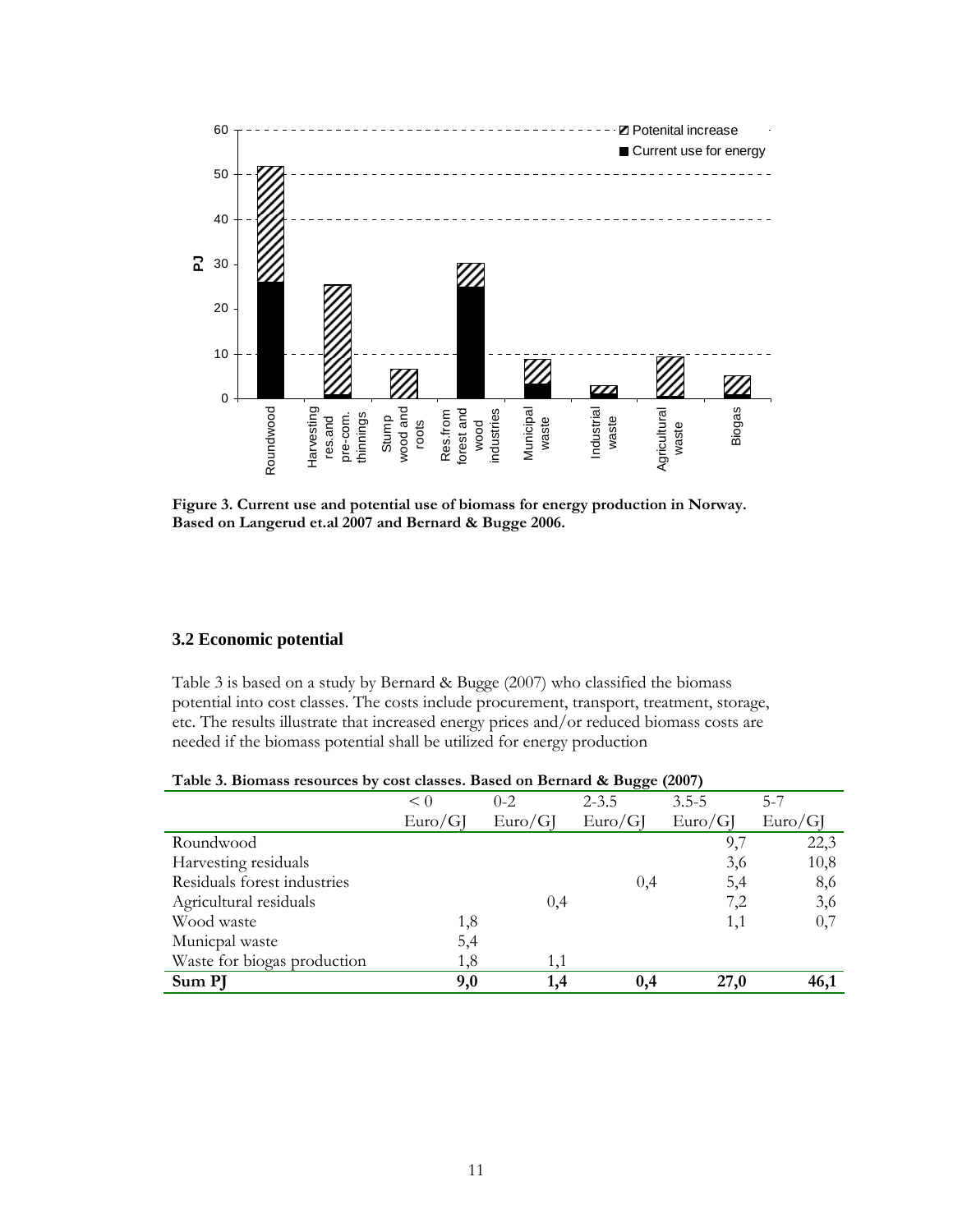## **4. CURRENT AND EXPECTED FUTURE ENERGY USE OF BIOMASS**

#### **4.1 Current bioenergy production**

Statistics Norway reports the total bioenergy consumption in 2006 to be 48 PJ including biomass use in district heating. About 50% of the consumption is heat produced in wood stoves in private households and 35% is bioenergy in forest industries with limited availability of statistical data. Table 5 gives estimates of domestic bioenergy production based on different biofuels.

| .                   |                   |
|---------------------|-------------------|
| Quantity (1000 ton) | Heat value (GJ/to |

**Table 4. Domestic bioenergy production 2007 for heating.** 

|                                 | Quantity (1000 ton) | Heat value (GJ/ton) | Energy         |
|---------------------------------|---------------------|---------------------|----------------|
|                                 |                     |                     | content $(PI)$ |
| Firwood in households           | 1 3 1 8             | 13,7                | 18,1           |
| Waste in district heating       | 1464                | 4,7                 | 6,9            |
| Wood chips and bark in district | <b>200</b>          | 11                  | 2,3            |
| heating                         |                     |                     |                |
| <b>Briquettes</b>               | 41                  | 16.9                | 0,7            |
| Pellets                         | 32                  | 17,3                | 0.6            |
| Residuals in forest industries  | 1 570               | 10                  | 17,9           |
| <b>SUM</b>                      | 4 6 25              |                     | 46             |
|                                 |                     |                     |                |

Based on data from www.ssb.no (energy balance and district heating figures 2006) and www.nobio.no (pellets and briquettes).

The electricity production based on biomass is around 0.5 TWh/1.8 PJ and based on biomass from waste and residuals in wood pulp production.

The use of biodiesel is growing rapidly in Norway and increased from 39.2 million litres in 2007 to 103.6 million litres in 2008 which is about 4% of the total diesel consumption for transport. 96% of the biodiesel consumption is blended with regular diesel. The consumption of bioethanol is still very limited in Norway (Statistics Norway 2009). There are currently only two producers of biodiesel in Norway. The production is based on mainly imported rapsoil. Bioethanol is not produced in Norway and the import is limited but increasing. There is also an increasing interest investments and research in second generation biofuel.

#### **4.2 Future use**

The main barriers for increased use of bioenergy in Norway is relatively low prices of electricity in relation to the investment costs for bioenergy systems. In existing buildings, Increased used of bioenergy is in the short run limited to current infrastructure, water born heat distribution and chimneys in private households. Figure 4 shows the existing use and estimated potential for different bioenergy technologies in Norway based on current infrastructure and potential in new buildings. The total economic potential is around 100 PJ.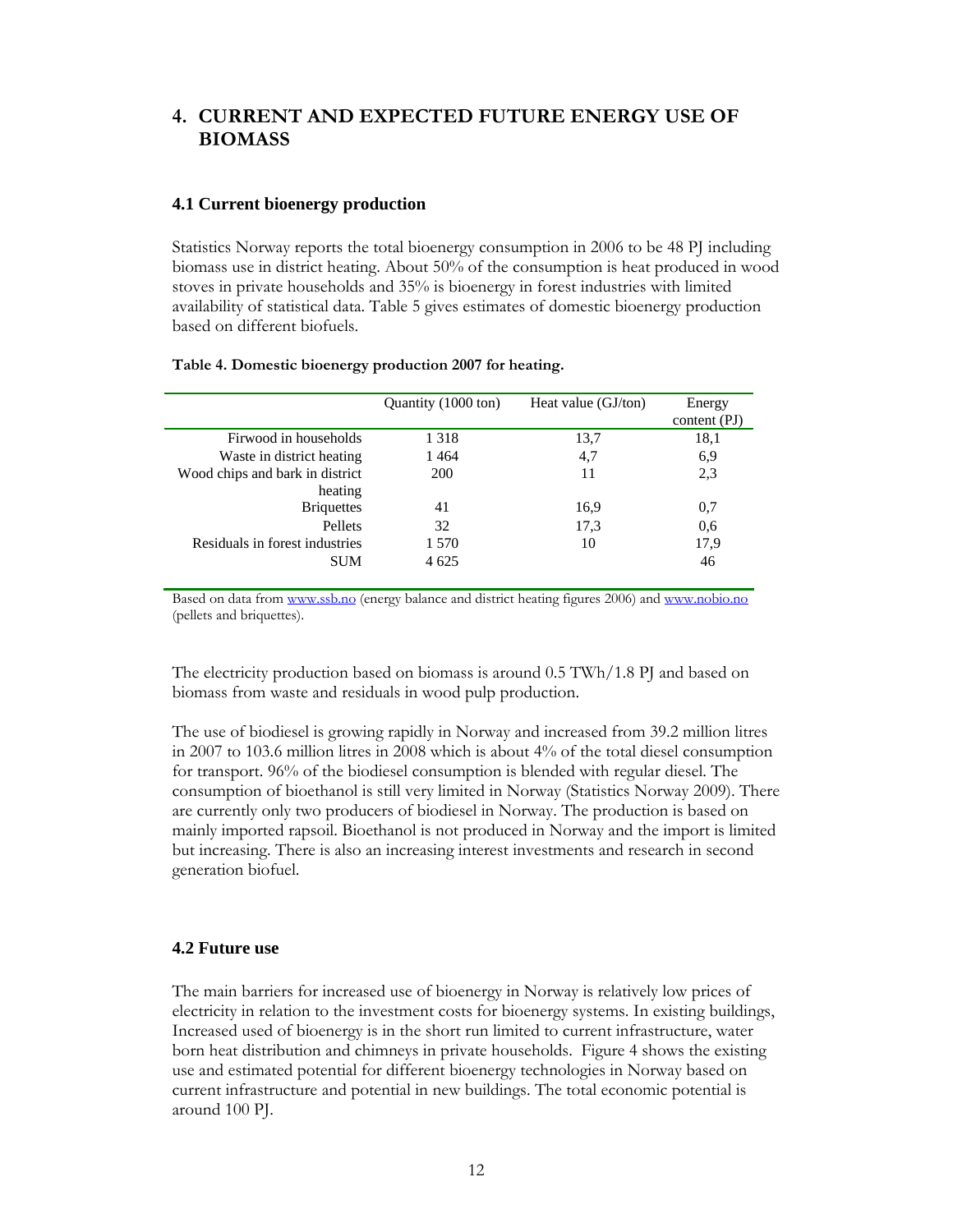

**Figure 4. Net production of bioenergy and estimated potential for increased bioenergy production by increased use of wood stoves and replacement of fossil fuels. The potential for wood based district heating and wood based central heating cannot be added as replacement of fossil fuels in service sectors and multi-dwelling buildings in urban areas are included in both. Based on Trømborg et al (2007a and b)** 

Figure 5 shows the projected heat production based on biomass at different energy prices in Norway by year 2015. The figure illustrates the strong relationship between price and energy production. Subsidies for bioenergy production are not included in the figure. The current subsidies for investments in bioenergy production are 20-40% of investment costs for district heating facilities, between 1.5 and 3 Euros per GJ in most cases. The average price for district heating was 18.5 Euro/GJ ex VAT in 2006.



**Figure 5. Projected bioenergy production in 2015 at different heat prices. Energy production in the forest industries is not included in the figures.**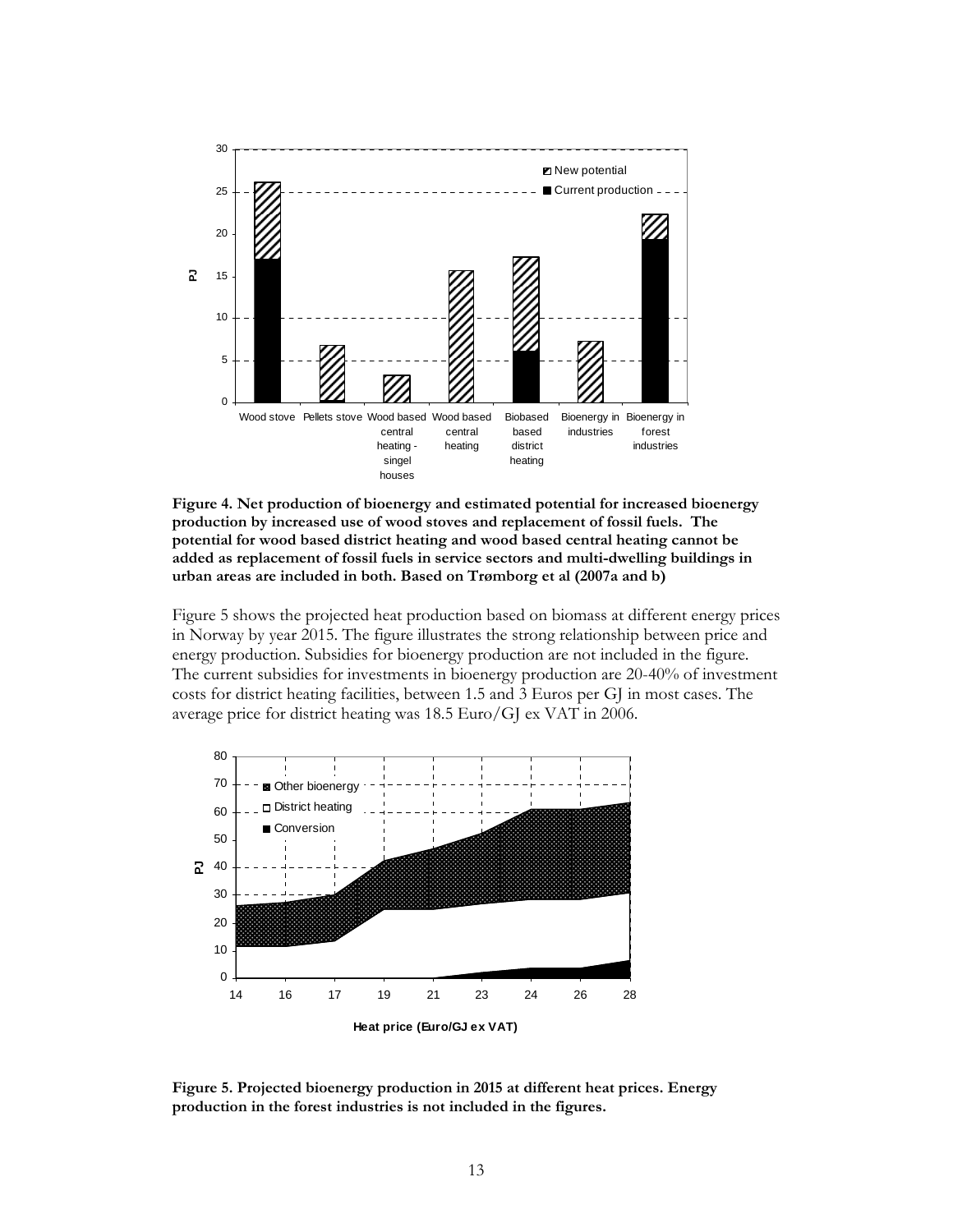## **5. CURRENT BIOMASS USERS**

As shown above, the main sources bioenergy in Norway is firewood used in the households and wood residues used in the forest industries. About 60% of the households in Norway have furnaces for solid fuel, mainly wood stoves. The use of pellet stoves is increasing, but plays a minor role in the heat market. 7 600 pellets stoves where sold in Norway between 2003 and 2006. Electricity constitutes 76% of the stationary energy consumption in households, fuelwood 17%, oil/kerosene 5%, district heating 1% and fossil fuels like LPG, coal and natural gas 1% (2005 figures from www.ssb.no).

The use of district heating is slowly but steadily increasing. Figure 6 shows the fuel used in district heating. As illustrated by the figure, biomass including waste



**Figure 6. Consumption of fuel used for gross production of district heating. 1998-2007. PJ. Based on data from www.ssb.no** 

The forest industries in Norway consist of 290 sawmills, 10 pulp and paper mills and 3 mills that produce particle board.

The domestic sales of pellet stoves dropped from 2937 units in 2006 to 1376 units in 2007. The main reason might be that Enova withdraw the support of around 500 euro to procurement of pellets stoves. The sales of larger pellet boilers increased significantly from 2006 to 2007, even though the total sale reminds limited. The sales of boilers for wood chips and firewood also increased significantly form 2006 to 2007.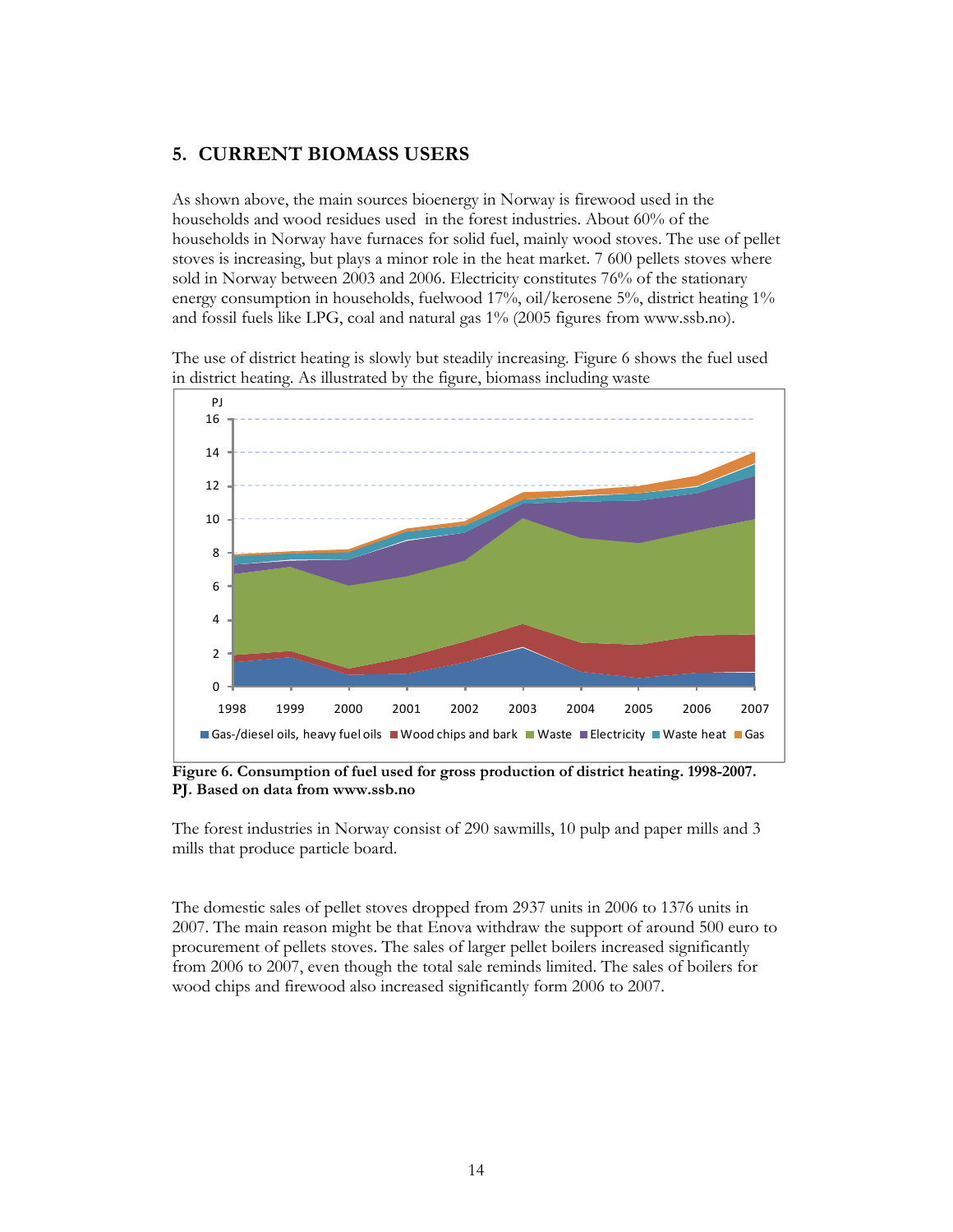## **6. BIOMASS PRICES**

Norway has a relatively high price levels both for wood and labour compared to other European countries. As a result, prices of biofuels are also relatively high compared to other countries. Figure 7 shows the prices of different refined solid biofuels in 2004- 2007, delivered at production sight in Norway. The current pellets production in Norway is mainly based on various types of wood waste and/or cheap energy for drying from waste incineration having low or no other alternative use. The potential for further utilization of wood waste is limited and increased biofuels production levels will thus require use of virgin wood or import of wood waste.



**Figure 7. Market prices (in EUR/GJ) of various biofuel types 2004-2007, excluding transport costs and VAT. Source: www.nobio.no 1.** 

The current use of biomass is mainly firewood, residuals and waste. An substantial increase in bioenergy in Norway will mainly be based on forest resources and the pulpwood prices give an indicative level for the raw material costs. Figure 8 shows the recent development of pulpwood prices in Norway given per GJ. Trømborg et al (2007) estimated how increased utilisation of forest resources for energy production will affect the pulpwood prices and showed that roadside prices for pine and non-coniferous pulpwood will increase by 20-30 percent if the bioenergy production increased by 30 GJ.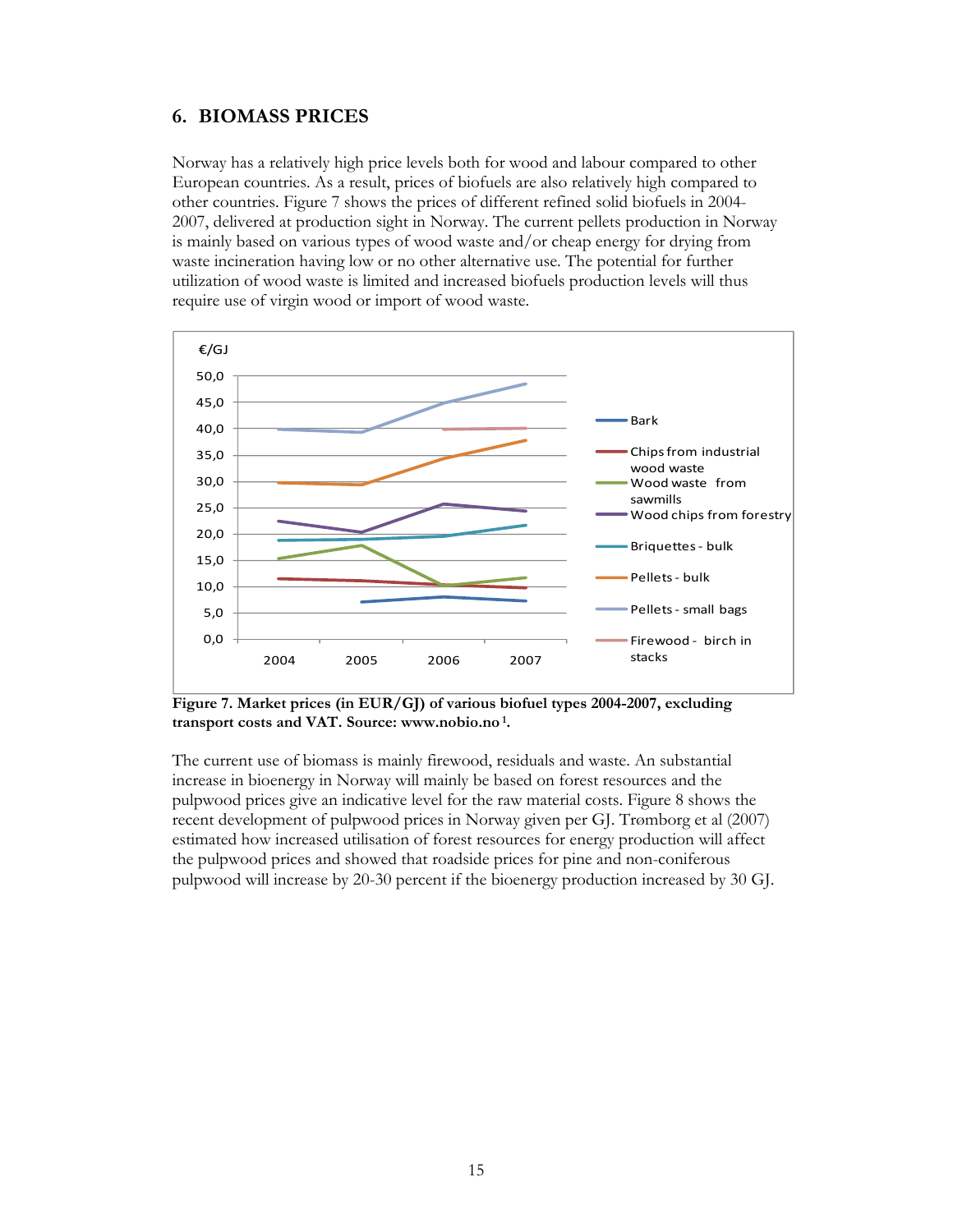

**Figure 8. Pulpwood prices in Norway 1999-2007 delivered roadside and measured in Euro per GJ. Annual average exchange rates (1998 rates used for 1996-1999). GJ/m3 is 6,67 for spruce, 7.72 for pine and 8.58 for non-coniferous (average density in Norway and 40% water of total weight). Prices and energy content is without bark.** 

Figure 9 shows historical development of net energy prices, including all taxes, for fire wood, light fuel oil, kerosene and electricity. Oil, electricity and kerosene prices are from Statistics Norway, whereas the price development of fire wood is based on historical timber prices and processing costs according to Hole (2001). The data includes all costs except capital costs of heating equipment. The historical price figures explain a large portion of the relatively minor use of bioenergy in Norway, compared to neighbouring countries like Sweden and Finland. Until about 2000, fossil fuels and electricity have been cheaper than fire wood and other solid biofuels in Norway. After 2000, the rising prices of oil and electricity internationally, and corresponding decline of Norwegian timber prices, have made solid biofuels like fire wood economically competitive towards electricity, light fuel oil and kerosene (the main competitors). It should be stressed though, that high investment costs hamper the substitution to bioenergy from electricity and oil in existing buildings, although fuel prices are substantially lower.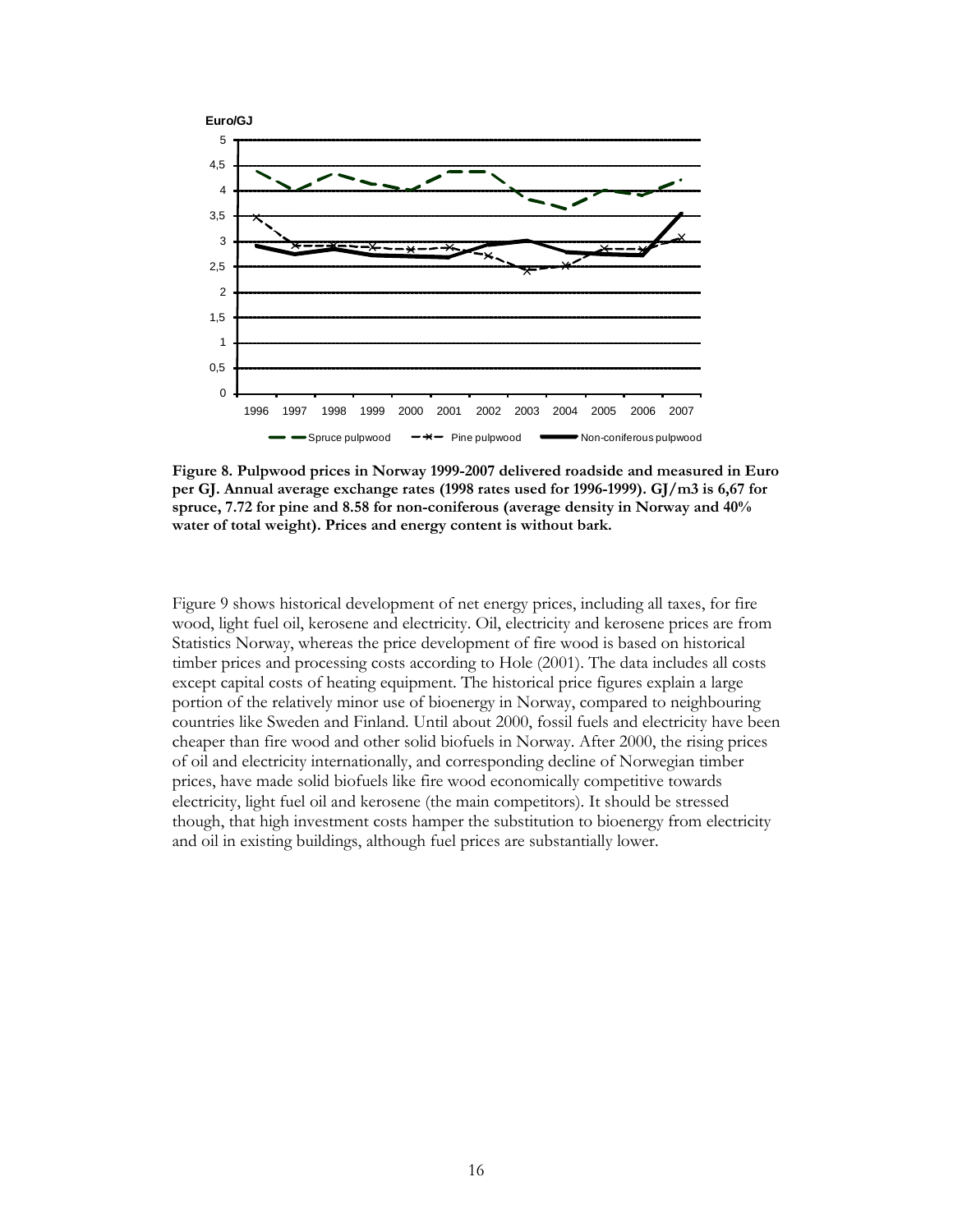

**Figure 9. Real (1998) prices of net energy (including all taxes) for oil, electricity and fire wood (Sources: Statistics Norway (**www.ssb.no**)** 

## **7. BIOMASS IMPORT AND EXPORT**

Norway is a significant importer of wood. The main part of the import is used for pulp and paper production. A share of the imported wood are utilised for energy production, either directly (wood fuel) or indirectly through use of biproducts like bark, sawdust and black liquid. Table 7 shows that the wood import gave around 3.4 PJ of immediate energy production in 2007. Eventually will most of the wood import be utilised for energy (paper, waste wood from buildings etc), but only the immediate use is estimated here. Import of other biomass than wood for energy use is very limited. The wood export is also significant.

| Commodity              | Imports,<br>000' solid<br>m <sub>3</sub> | For energy<br>use in<br>Norway<br>GI/m3 | Energy<br>use in<br>Norway,<br>РJ | Exports,<br>000' solid<br>m <sub>3</sub> |
|------------------------|------------------------------------------|-----------------------------------------|-----------------------------------|------------------------------------------|
| Wood fuel              | 164                                      | 7,2                                     | 1,2                               | 3                                        |
| Chips or particles     | 929                                      | 0,7                                     | 0,7                               | 42                                       |
| Waste wood and sawdust | 312                                      | 3,6                                     | 1,1                               | 187                                      |
| Sawlogs, conifers      | 288                                      | 1,3                                     | 0,4                               | 331                                      |
| Pulpwood, conifers     | 1698                                     | 1,6                                     | 2,7                               | 580                                      |
| Sum                    | 3 3 9 1                                  |                                         | 6,0                               | 1 1 4 3                                  |

**Table 5. Import of wood for energy production 2007 in 1000 solid m3. Based on**  www.ssb.no

Energy/m3 is based on the estimated share that are utilized for energy production (bark and sawdust within the sawmills and for pellets, waste wood for district heating, black liquid in the chemical pulp production, waste in mechanical pulp production).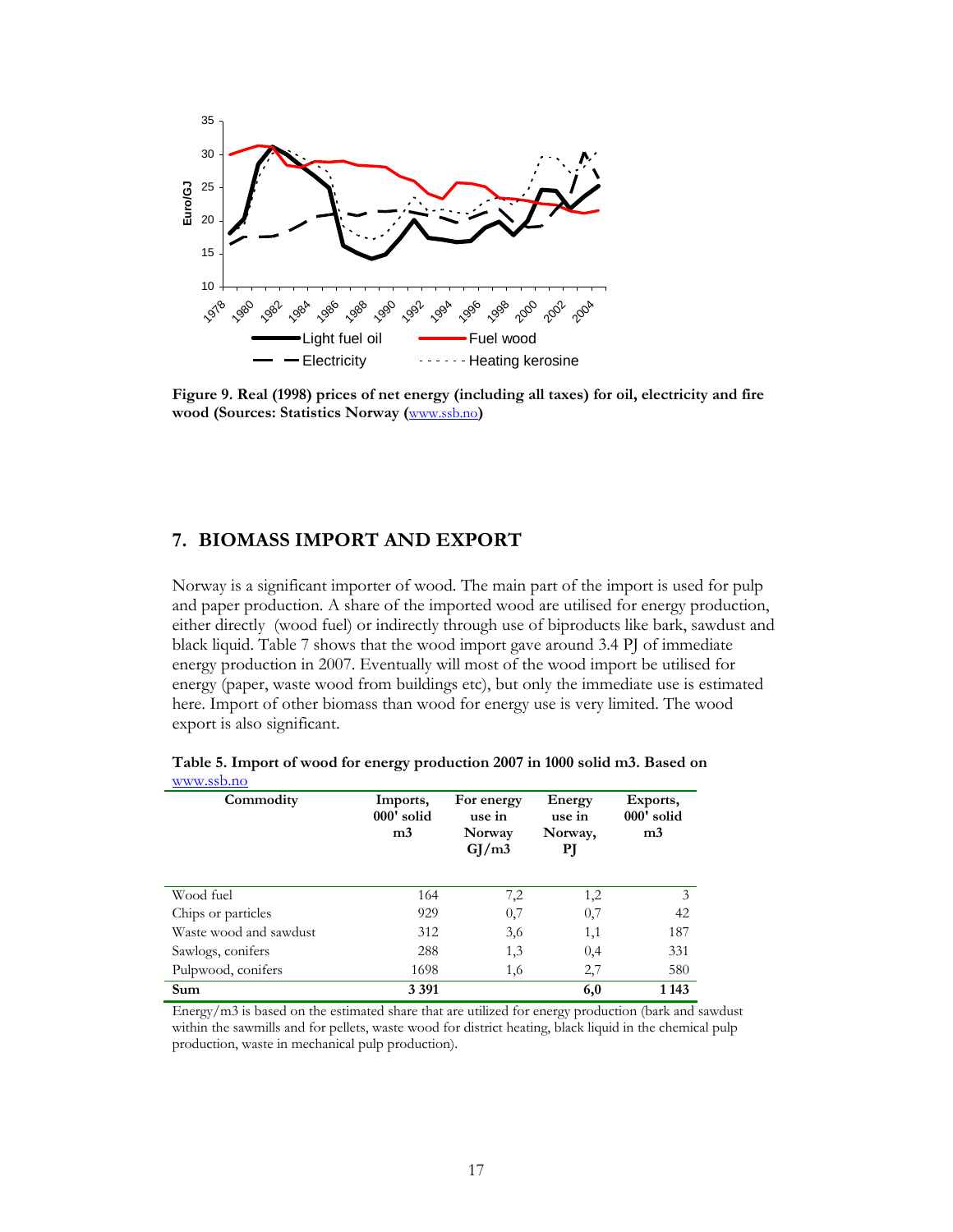Figure shows the development of direct and indirect wood import used for energy from 2002 to 2007 based on the same per unit assumptions as in Table 5. High electricity prices in 2003 is a likely reason for the relative high direct wood import that year. The indirect import varies according to wood demand in the forest industries, harvesting conditions and the international wood market.



#### **Figure 10. Direct and indirect wood import to Norway 2002-2007. Based on assumptions given in Table 5. Based on trade statistics from wwws.ssb.no. Preliminary data for 2007.**

The forest industries imports relatively large volumes of wood, mainly pulpwood, chips and particles. The total wood import was 2.5 mill tonnes in 2007 and the export 0.9 mill tonnes. Sweden is the major origin for import and export. Other countries for import to Norway is Russia and the Baltic states.

Figure 11 shows the trade with pelles and briquettes. The increase in pellets production has to large extent been exported as domestic consumption is still low. Sweden is the main importer of pellets from Norway, whereas the Baltic countries are the main importer of briquettes (official statistics on trade flows not available).

A large pellets plant with an annual production capacity of 450 000 ton is under planning in North Western Norway (BioWood Norway). A governmental support of NOK 97 mill committed (8 mill Euro).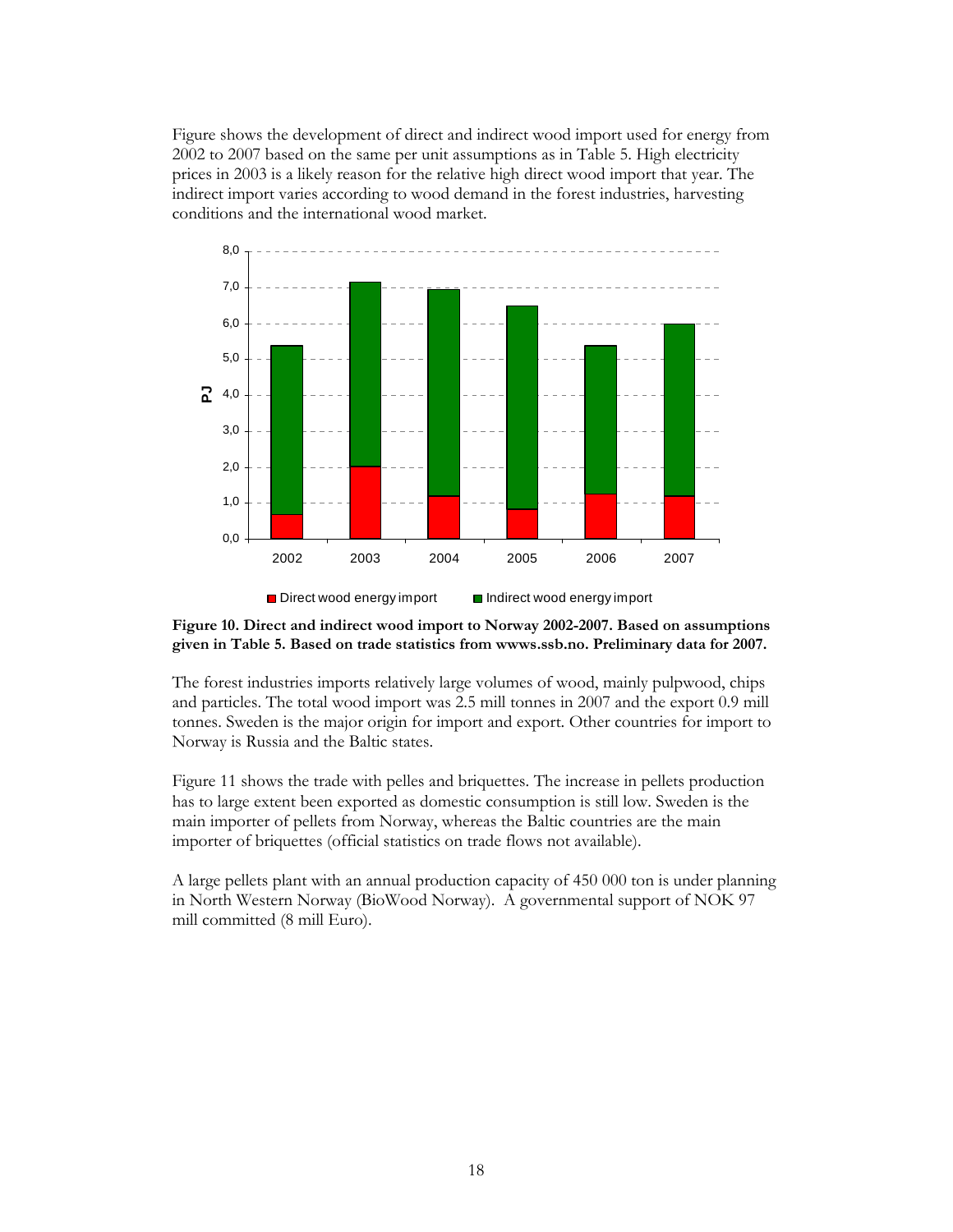

**Figure 11. Import and export of pellets and briquettes 2003-2007. Data from www.nobio.no**

## **8. BARRIERS AND OPPORTUNITIES**

Enova initiated in 2007 a study of barriers to increased use of biomass for heating in Norway. The report from the study was carried out named "Ten years with red figures" and pointed out lack of infra structure and profitability as the two main barriers (Anon 2007). 75% of the buildings for living and 50% of the buildings in the service sectors are based on heating by electric space heaters. The study pointed out that there are profitable bioenergy projects, however that the profitability is low and many projects are therefore stopped. Low electricity prices combined with high investment costs for bioenergy are the main reasons for low profitability. The effect of public incentives is reduced by price variations, uncertainty about future price development and the market system for electricity. The effect of different price levels for heating is illustrated by Figure 5 above.

Other barriers pointed out by the study are lack of know-how in the value chain for bioenergy, including contractors, politicians, consultants and consumers. The availability of biomass is in general no barrier for energy production, increasing demand will however effect prices and hence profitability of energy production. The dominant role of the forest owners associations in the regional markets is viewed as a problem by some actors, others see it as necessary to establish a more industrial production chain.

The opportunities for bioenergy in Norway is availability of domestic biomass resources, increasing demand for renewable energy, more political attention and incentives and increased resources for R&D for development of more efficient value chains including appropriate technology for sustainable biomass supply and energy conversions appropriate for Norwegian buildings. Some years ahead, second generation biofuels